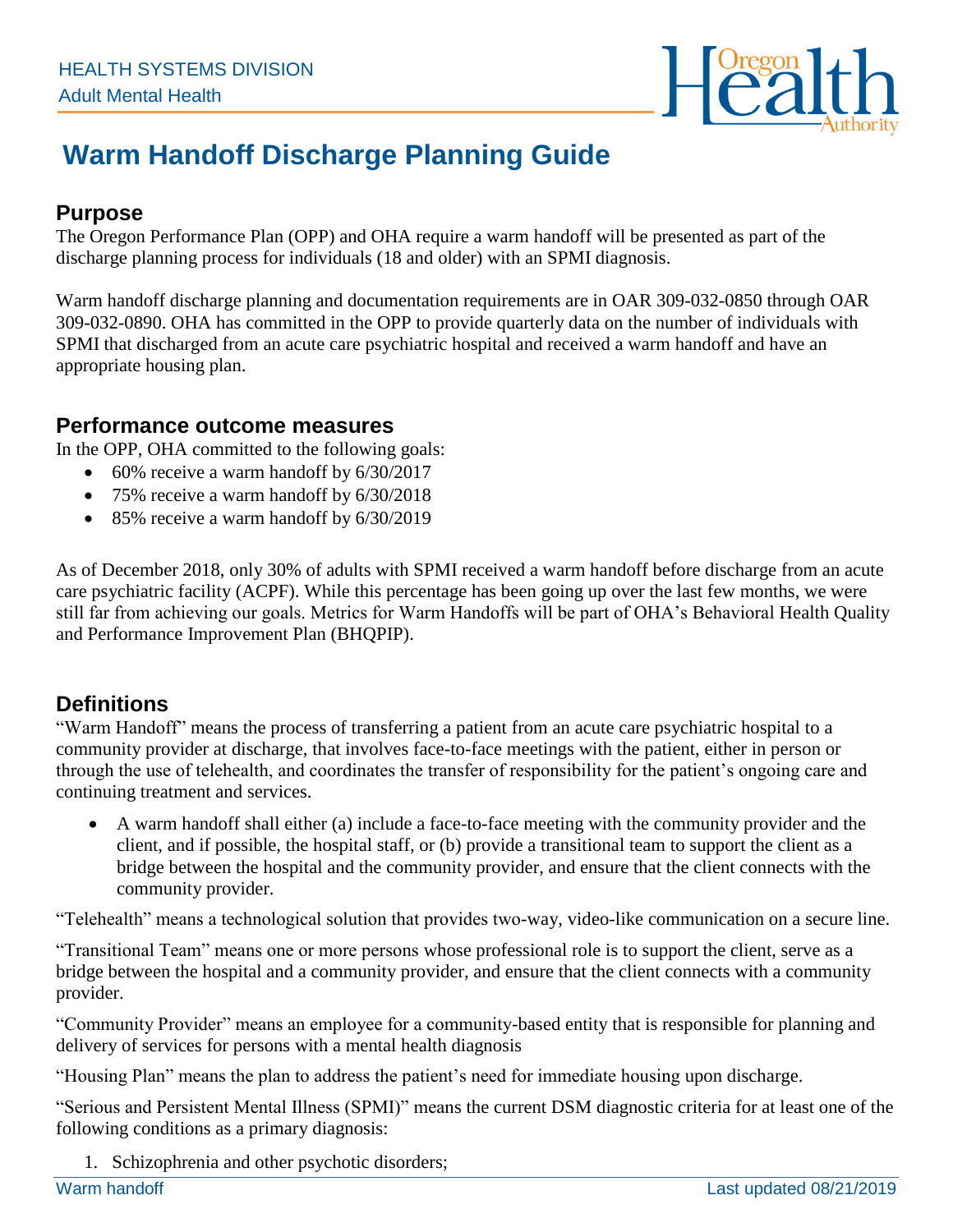- 2. Major Depressive Disorder;
- 3. Bipolar Disorder;
- 4. Anxiety disorders, limited to Obsessive Compulsive Disorder (OCD) and Post Traumatic Stress Disorder (PTSD);
- 5. Schizotypal Personality Disorder; or
- 6. Borderline Personality Disorder.

## **Data collection method**

OHA contracted with HealthInsight Assure to review patient records of all individuals age 18 years or older discharged with an SPMI diagnosis on OHP. This review includes nine acute care psychiatric hospitals. HealthInsight Assure will collect data to determine whether or not the individual was offered and received a warm handoff and had a housing plan prior to discharge. OHA identifies patients through MMIS claims data and provides names to HealthInsight Assure for chart reviews.

## **Acute Care Psychiatric Hospitals list**

## **Documentation requirements (OAR 309-032-0870)**

Documentation to support linkages to timely and appropriate community services upon discharge needs to include:

- The plan to address the patient's need for a follow-up visit with a community mental health provider within seven days of the anticipated discharge date
- The plan to address the patient's need for immediate housing upon discharge

For individuals with SPMI, the discharge plan shall also include:

- Whether a warm handoff was offered and whether one occurred, and the community provider that was involved in the warm handoff process
- Whether the patient declined a warm handoff

#### **Review exclusions**

- 1. Discharge to incarceration facility
- 2. Transfer or discharge to medical facility or unit
- 3. Discharge to Oregon State Hospital
- 4. Death
- 5. Left AMA
- 6. Unable to locate record
- 7. Record received was for a non-psychiatric admission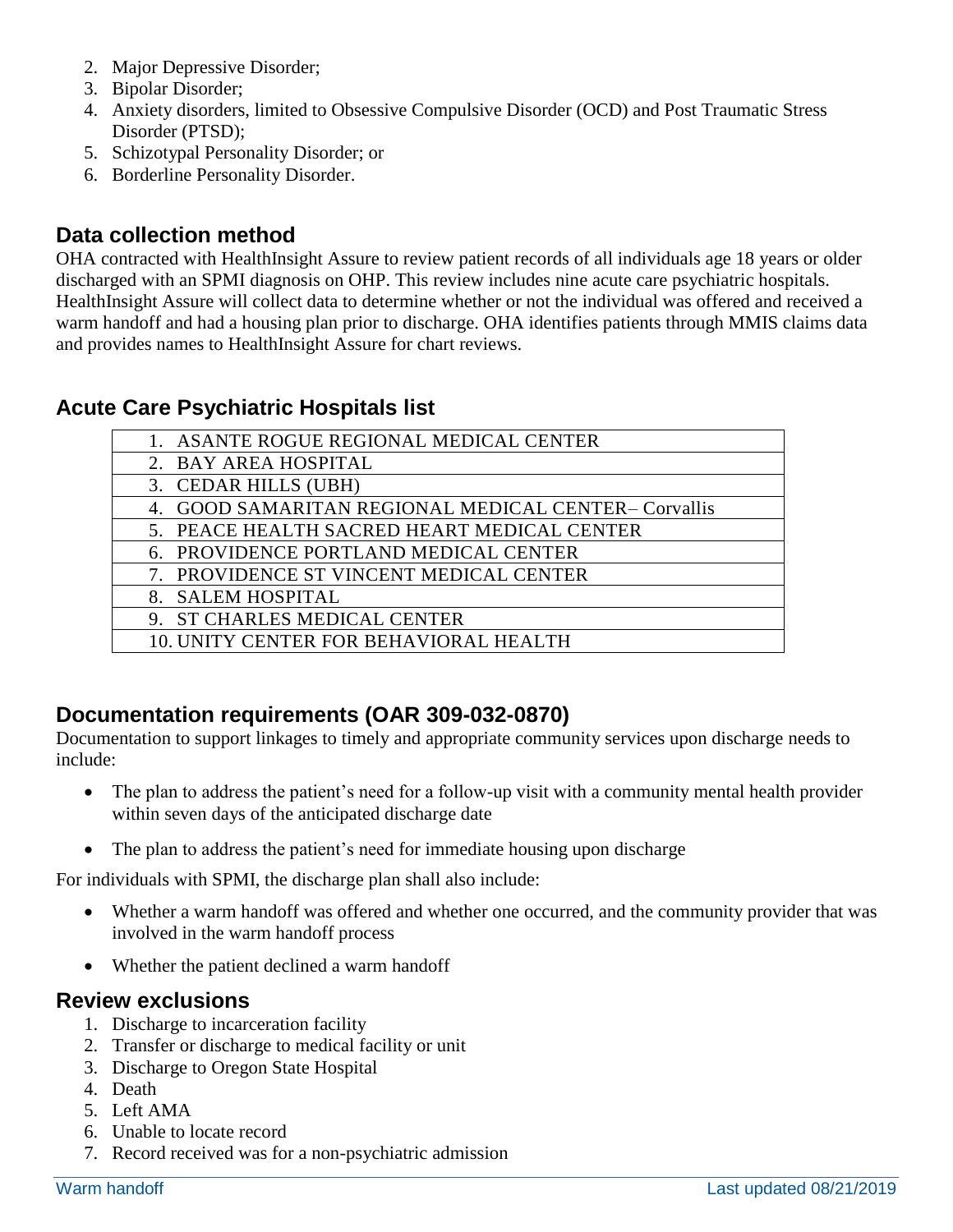# **Warm handoff exceptions**

If the patient refuses any help with discharge planning, code as patient refused warm handoff. If the patient refuses treatment, in general, code as patient refused warm handoff.

## **Process examples**

#### Warm handoff Criteria:

- 1. Must occur prior to discharge there is no specified timeframe that requires a warm handoff to occur at the time of discharge, which means it can occur within any of the days leading up to discharge
- 2. Must be face-to-face (in-person or via telehealth)
- 3. Must involve the client and a community provider

Examples of a community provider:

- A staff member or a volunteer for an organization that helps people transition from the hospital to the community, a community case manager, a peer provider, or a residential provider
- A community provider is NOT a personal friend or relative of the client or an employee of the hospital where the patient is receiving treatment

Examples of transitional team members:

• An Assertive Community Treatment (ACT) team, a peer, a volunteer for an organization that helps people transition from the hospital to the community

Examples of acceptable warm handoffs:

- A staff person from the mental health provider where the patient is already engaged in services comes to see the patient prior to discharge; they meet face-to-face to discuss next steps upon discharge; this faceto-face encounter should be counted as a warm handoff
- A residential provider comes to the hospital to screen the patient for placement in their program; they meet face-to-face with the patient so the provider can learn more about the patient and share how their program can meet the patient's needs; two days later the patient discharges to that program; the face-toface encounter should be counted as a warm handoff
- An Intensive Care Coordinator (ICC) from the patient's CCO either comes to the facility or connects with the patient via telehealth to introduce themselves to the patient; the ICC shares available resources to support their discharge, etc.; this face-to-face or telehealth encounter should be counted as a warm handoff

Examples of acceptable housing plans:

- Patient referred to short-term residential housing facility
- Patient provided means to transport to temporary housing with a plan for continued engagement
- Patient provided means to transport to a community provider to discuss housing options
- Patient discharged to pre-admit housing, permanent stable community housing

#### Examples of unacceptable housing plans:

- Patient's need for immediate housing was not addressed, or housing plan was not documented
- No description of home

## **Best practice recommendations**

- 1. Develop a process and a place in the patient chart for documenting consistently in the discharge summary to help standardize the documentation process
- **2.** Adapt the discharge plan to identify elements needed to achieve the warm handoff process and housing plan to help ensure all requirements are addressed during the documentation process